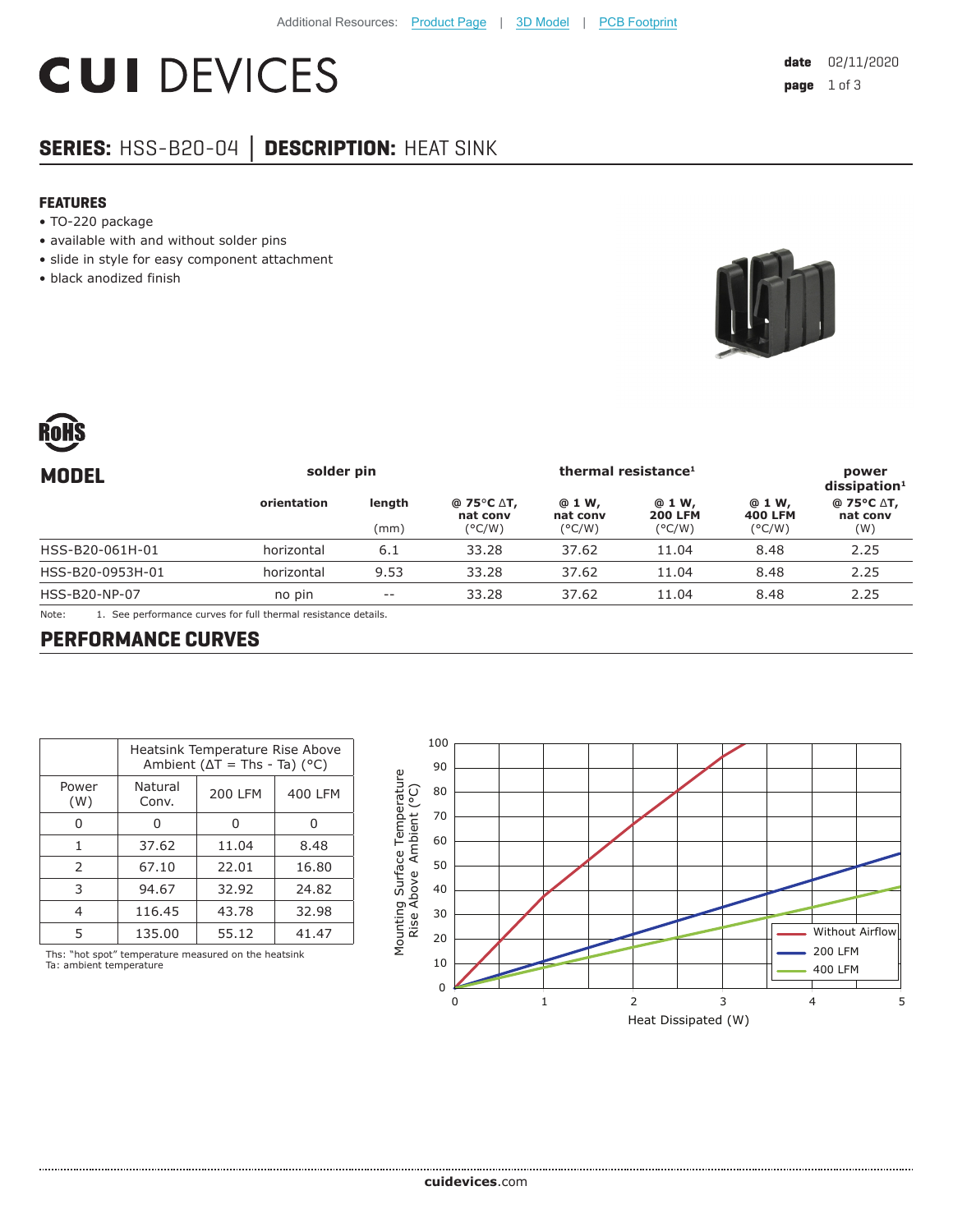## **MECHANICAL DRAWING**

units: mm  $t$ olerance:  $\pm 0.5$  mm

| MATERIAL         | AL5052                                                                    |
|------------------|---------------------------------------------------------------------------|
| <b>FINISH</b>    | black anodized                                                            |
| <b>THICKNESS</b> | $0.8$ mm                                                                  |
| PIN MATERIAL     | brass                                                                     |
| PIN PLATING      | tin                                                                       |
| WEIGHT           | HSS-B20-061H-01: 1.6 q<br>HSS-B20-0953H-01: 1.6 g<br>HSS-B20-NP-07: 1.3 g |

**HSS-B20-061H-01 HSS-B20-0953H-01**







**HSS-B20-NP-07**



....................